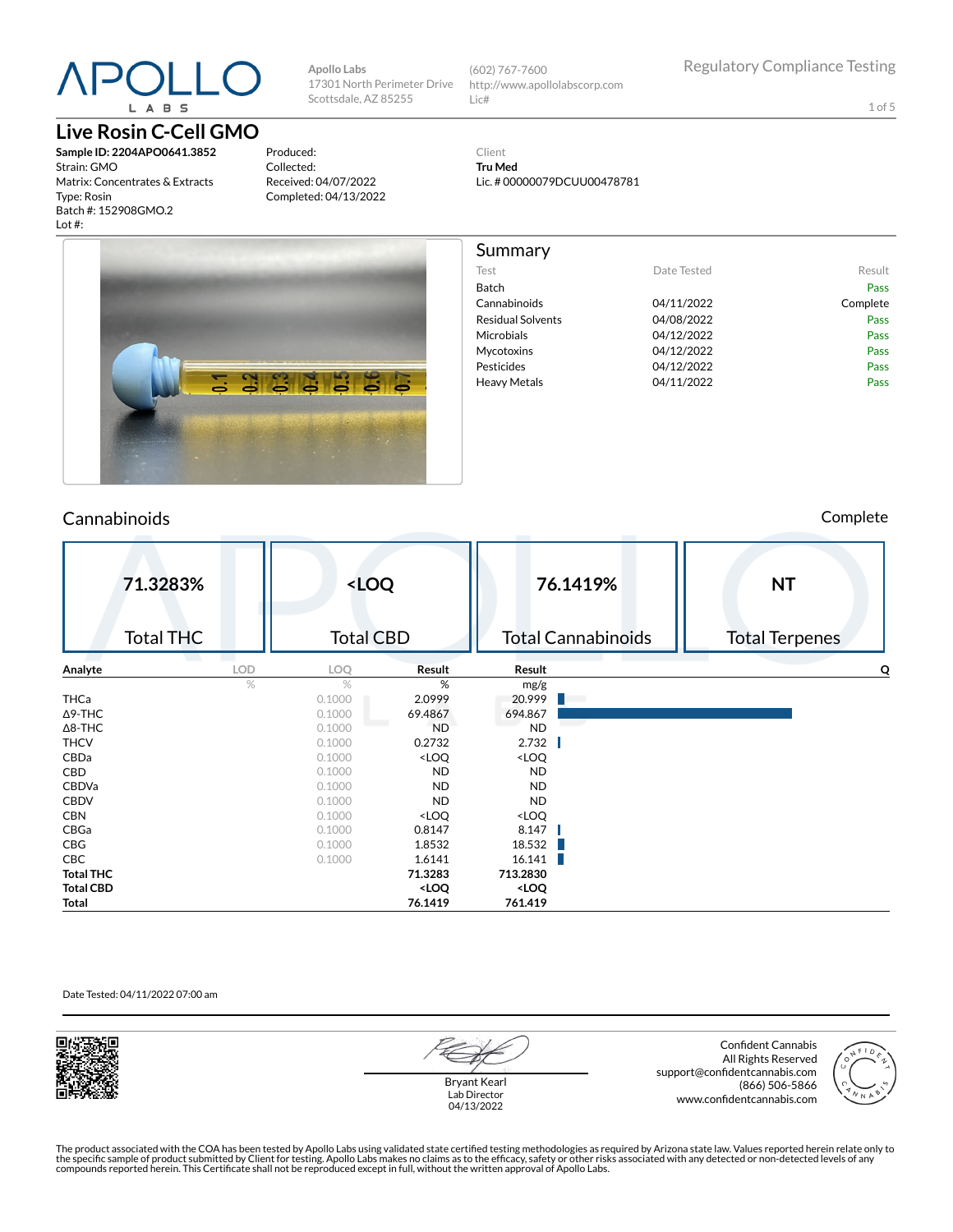### $P()$ L A B S

#### **Live Rosin C-Cell GMO**

**Sample ID: 2204APO0641.3852** Strain: GMO Matrix: Concentrates & Extracts Type: Rosin Batch #: 152908GMO.2 Lot #:

Produced: Collected: Received: 04/07/2022 Completed: 04/13/2022

**Apollo Labs**

17301 North Perimeter Drive Scottsdale, AZ 85255

#### Client **Tru Med** Lic. # 00000079DCUU00478781

http://www.apollolabscorp.com

(602) 767-7600

Lic#

| $P^{\text{u}}(x) = x^2 + 2x + 3$<br>Lot $#$ : |      |
|-----------------------------------------------|------|
| Pesticides<br>$\tilde{}$                      | 'ass |

**Analyte LOQ Limit Units Status Q** PPM PPM PPM<br>0.2500 0.5000 ND Abamectin 0.2500 0.5000 ND Pass M2 **Acephate** 0.2000 0.4000 **ND Pass**<br> **Acequinocyl** 1.0000 2.0000 **ND Pass Acequinocyl** 1.0000 2.0000 **ND Pass M2**<br> **Acetamiprid** 0.1000 0.2000 **ND Pass Acetamiprid** 0.1000 0.2000 **ND Pass**<br>**Aldicarb** 0.2000 0.4000 **ND Pass Aldicarb 0.2000 0.4000 ND**<br> **Azoxystrobin** 0.1000 0.2000 ND **Azoxystrobin** 0.1000 0.2000 **ND Pass**<br>**Bifenazate** 0.1000 0.2000 **ND Pass** Bifenazate 0.1000 0.2000 ND Pass **Bifenthrin 1988** 0.1000 0.2000 **ND Pass**<br> **Boscalid** 10.2000 0.4000 **ND Pass Boscalid** 0.2000 0.4000 **ND Pass**<br> **Carbaryl** 0.1000 0.2000 **ND Pass** Carbaryl 0.1000 0.2000 ND Pass Carbofuran 0.1000 0.2000 ND Pass Chlorantraniliprole 0.1000 0.2000 ND<br>Chlorfenapyr 0.5000 1.0000 ND **Chlorfenapyr** 0.5000 1.0000 **ND Pass**<br> **Chlorpyrifos** 0.1000 0.2000 **ND Pass Chlorpyrifos** 0.1000 0.2000 **ND Pass M2**<br> **Clofentezine** 0.1000 0.2000 **ND Pass Clofentezine** 0.1000 0.2000 **ND Pass**<br> **Cyfluthrin** 0.5000 1.0000 **ND Pass** Cyuthrin 0.5000 1.0000 ND Pass Cypermethrin 0.5000 1.0000 ND Pass M1 **Daminozide** 0.5000 1.0000 **ND Pass<br>
Diazinon** 0.1000 0.2000 **ND Pass Diazinon** 0.1000 0.2000 **ND Pass**<br>**Dichlorvos** 0.0500 0.1000 **ND Pass Dichlorvos** 0.0500 0.1000 **ND Pass**<br>**Dimethoate** 0.1000 0.2000 **ND Pass Dimethoate** 0.1000 0.2000 **ND**<br> **Ethoprophos** 0.1000 0.2000 **ND** Ethoprophos 0.1000 0.2000 ND Pass<br>Etofenprox 0.2000 0.4000 ND Pass Etofenprox 0.2000 0.4000 ND Pass M2<br>
Etoxazole 0.1000 0.2000 ND Pass M2 Etoxazole 0.1000 0.2000 ND Pass **Fenoxycarb** 0.1000 0.2000 **ND Pass**<br> **Fenpyroximate** 0.2000 0.4000 **ND Pass** Fenpyroximate 0.2000 0.4000 ND Pass<br>Fipronil 0.2000 0.4000 ND Pass **Fipronil 12000 0.2000 0.4000 ND Pass<br>Flonicamid 1.0000 0.5000 0.5000 ND Pass Flonicamid** 0.5000 1.000<br> **Fludioxonil** 0.2000 0.400 Fludioxonil 0.2000 0.4000 ND Pass **Analyte LOQ Limit Units Status Q** PPM PPM PPM<br>0.5000 1.0000 ND **Hexythiazox** 0.5000 1.0000 **ND Pass**<br> **Imazalil** 0.1000 0.2000 **ND Pass Imazalil 11 0.1000 0.2000 ND Pass 11 M2 Imidacloprid** 0.2000 0.4000 **ND Pass**<br> **Kresoxim Methyl** 0.2000 0.4000 **ND Pass Kresoxim Methyl** 0.2000 0.4000 **ND Pass**<br> **Malathion** 0.1000 0.2000 **ND Pass** Malathion 0.1000 0.2000 ND Pass **Metalaxyl** 0.1000 0.2000 **ND Pass**<br> **Methiocarb** 0.1000 0.2000 **ND Pass Methiocarb** 0.1000 0.2000 **ND Pass**<br> **Methomyl** 0.2000 0.4000 **ND Pass** Methomyl 0.2000 0.4000 ND Pass Myclobutanil 0.1000 0.2000 ND Pass 0.2500 0.5000 **ND Pass**<br>0.5000 1.0000 **ND Pass** Oxamyl 0.5000 1.0000 ND Pass Paclobutrazol 0.2000 0.4000 ND Pass **Permethrins** 0.1000 0.2000 **ND Pass**<br> **Phosmet** 0.1000 0.2000 **ND Pass Phosmet** 0.1000 0.2000 **ND**<br> **Piperonyl Butoxide** 1.0000 2.0000 **ND** Piperonyl Butoxide 1.0000 2.0000 ND Pass<br>
Prallethrin 0.1000 0.2000 ND Pass Prallethrin 0.1000 0.2000 ND Pass **Propiconazole** 0.2000 0.4000 **ND Pass**<br> **Propoxur** 0.1000 0.2000 **ND Pass** Propoxur 0.1000 0.2000 ND Pass Pyrethrins 0.5000 1.0000 ND Pass M1 **Pyridaben 1988** 0.1000 0.2000 **ND Pass**<br>**Spinosad** 10.1000 0.2000 **ND Pass** Spinosad 0.1000 0.2000 ND Pass Spiromesifen 0.1000 0.2000 ND Pass<br>Spirotetramat 0.1000 0.2000 ND Pass Spirotetramat 0.1000 0.2000 ND Pass<br>Spiroxamine 0.2000 0.4000 ND Pass Spiroxamine 0.2000 0.4000 ND Pass M1<br>Tebuconazole 0.2000 0.4000 ND Pass Tebuconazole 0.2000 0.4000 ND Pass<br>Thiacloprid 0.1000 0.2000 ND Pass **Thiacloprid** 0.1000 0.2000 **ND Pass**<br> **Thiamethoxam** 0.1000 0.2000 **ND Pass** Thiamethoxam 0.1000 0.2000 ND Pass<br>Trifloxystrobin 0.1000 0.2000 ND Pass Trioxystrobin 0.1000 0.2000 ND Pass M2

#### **Herbicides**

| Analyte       | $\sim$<br>- LUT     | Limit                        | Units               | <b>Status</b> |  |
|---------------|---------------------|------------------------------|---------------------|---------------|--|
|               | <b>DDN</b><br>- 1 V | DDN.                         | <b>PPM</b>          |               |  |
| Pendimethalin | 1 0 5 1<br>u.ujuu   | $A \cap \bigcap$<br>- ソ・エリリレ | <b>N.II</b><br>∕∟۱۷ | Pass          |  |

Date Tested: 04/12/2022 07:00 am



Bryant Kearl Lab Director 04/13/2022

Confident Cannabis All Rights Reserved support@confidentcannabis.com (866) 506-5866 www.confidentcannabis.com



The product associated with the COA has been tested by Apollo Labs using validated state certified testing methodologies as required by Arizona state law. Values reported herein relate only to<br>the specific sample of produc

2 of 5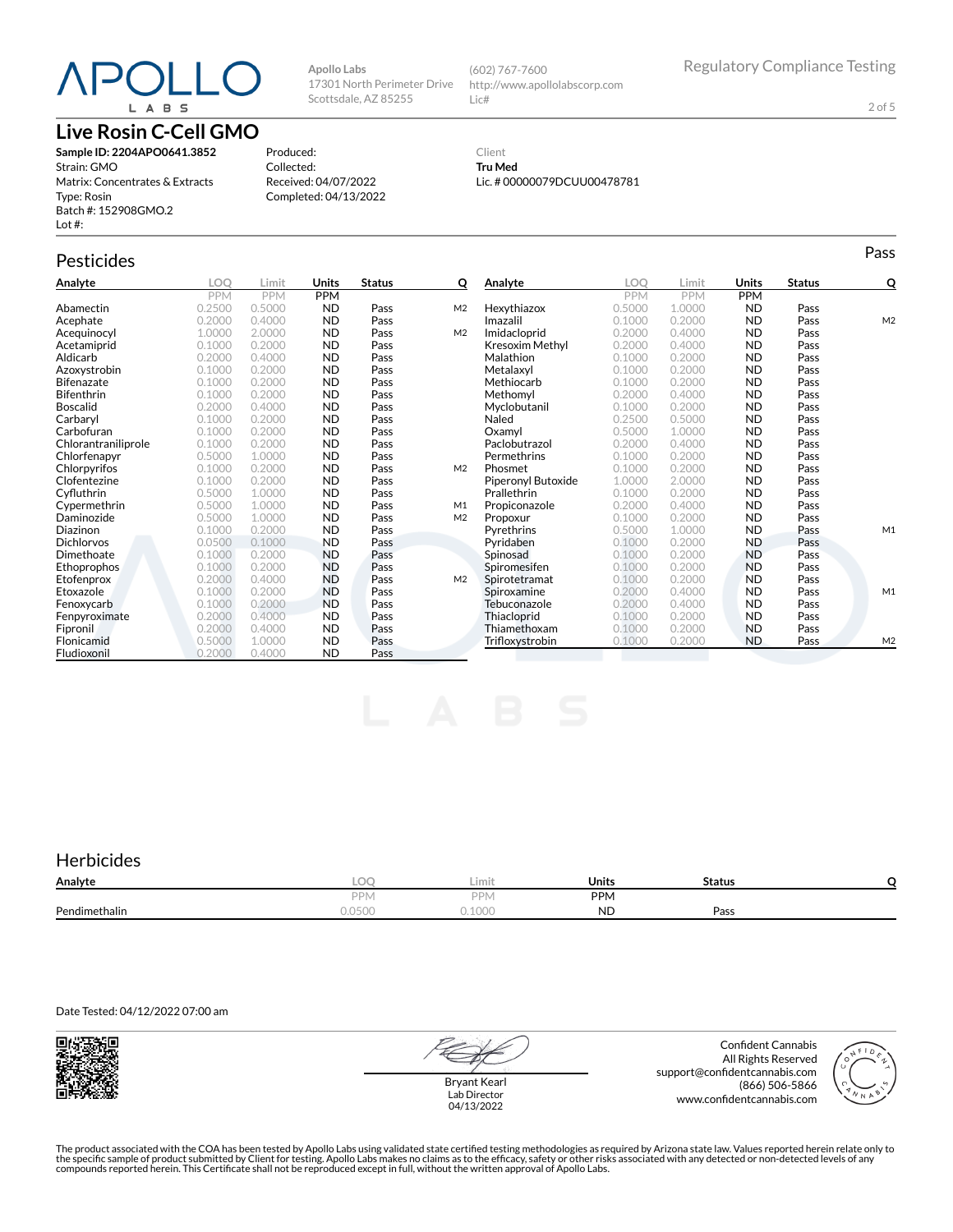# L A B S

#### **Live Rosin C-Cell GMO**

**Sample ID: 2204APO0641.3852** Strain: GMO Matrix: Concentrates & Extracts Type: Rosin Batch #: 152908GMO.2 Lot #:

### 17301 North Perimeter Drive Scottsdale, AZ 85255

**Apollo Labs**

Produced: Collected:

Received: 04/07/2022 Completed: 04/13/2022

(602) 767-7600 http://www.apollolabscorp.com Lic#

3 of 5

#### Client **Tru Med** Lic. # 00000079DCUU00478781

| <b>Microbials</b>     |                             |       |              |               | Pass |
|-----------------------|-----------------------------|-------|--------------|---------------|------|
| Analyte               | Limit                       |       | Result       | <b>Status</b> |      |
| Salmonella SPP        | Detected/Not Detected in 1g |       | <b>ND</b>    | Pass          |      |
| Aspergillus flavus    | Detected/Not Detected in 1g |       | <b>ND</b>    | Pass          |      |
| Aspergillus fumigatus | Detected/Not Detected in 1g |       | <b>ND</b>    | Pass          |      |
| Aspergillus niger     | Detected/Not Detected in 1g |       | <b>ND</b>    | Pass          |      |
| Aspergillus terreus   | Detected/Not Detected in 1g |       | <b>ND</b>    | Pass          |      |
| Analyte               | <b>LOO</b>                  | Limit | Result       | <b>Status</b> |      |
|                       | CFU/g                       | CFU/g | CFU/g        |               |      |
| E. Coli               | 10.0                        | 100.0 | $< 10$ CFU/g | Pass          |      |

Date Tested: 04/12/2022 12:00 am

#### Mycotoxins **Pass**

| Analyte                 | LOD   |       | Limit | <b>Units</b> | <b>Status</b> |  |
|-------------------------|-------|-------|-------|--------------|---------------|--|
|                         | µg/kg | µg/kg | µg/kg | µg/kg        |               |  |
| <b>B1</b>               |       | 10    | 20    | ND           | Pass          |  |
| <b>B2</b>               |       | 10    | 20    | ND           | Pass          |  |
| G1                      |       | 10    | 20    | ND.          | Pass          |  |
| G <sub>2</sub>          |       | 10    | 20    | ND.          | Pass          |  |
| <b>Total Aflatoxins</b> |       |       | 20    | ND.          | Pass          |  |
| Ochratoxin A            |       |       | 20    | ND           | Pass          |  |

Date Tested: 04/12/2022 07:00 am

#### Heavy Metals **Pass**

| Analyte | LOD       | LOC   | Limit           | <b>Units</b> | <b>Status</b> |  |
|---------|-----------|-------|-----------------|--------------|---------------|--|
|         | $\mu$ g/g | µg/g  | $\mu$ g/g       | $\mu$ g/g    |               |  |
| Arsenic | 0.066     | 0.133 | 0.4             | <b>ND</b>    | Pass          |  |
| Cadmium | 0.066     | 0.133 | 0.4             | <b>ND</b>    | Pass          |  |
| Lead    | 0.166     | 0.333 |                 | <b>ND</b>    | Pass          |  |
| Mercury | 0.2       | 0.4   | 12<br>also disc | ND           | Pass          |  |

Date Tested: 04/11/2022 12:00 am



Bryant Kearl Lab Director 04/13/2022

Confident Cannabis All Rights Reserved support@confidentcannabis.com (866) 506-5866 www.confidentcannabis.com



The product associated with the COA has been tested by Apollo Labs using validated state certified testing methodologies as required by Arizona state law. Values reported herein relate only to<br>the specific sample of produc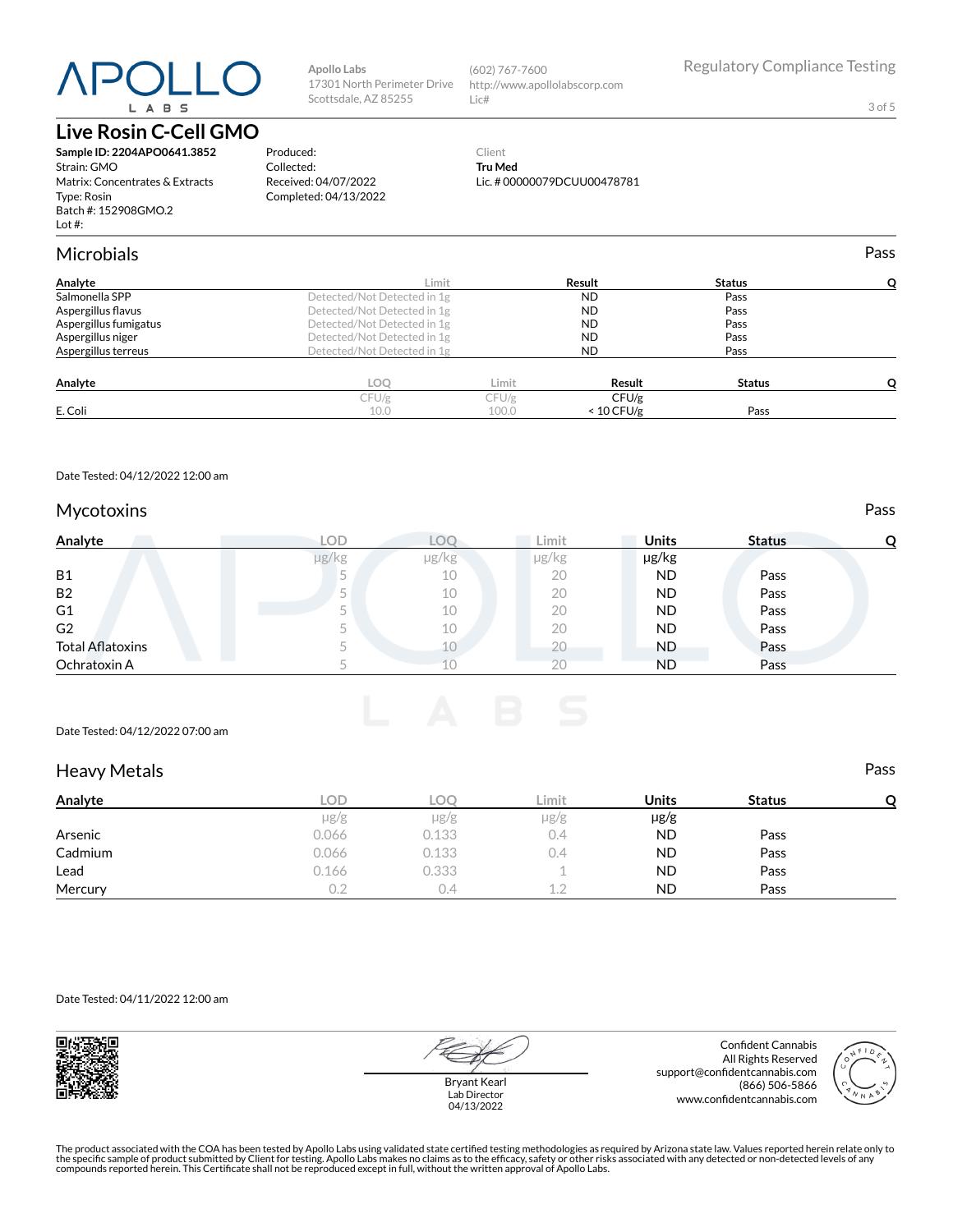# L A B S

#### **Live Rosin C-Cell GMO**

**Sample ID: 2204APO0641.3852** Strain: GMO Matrix: Concentrates & Extracts Type: Rosin Batch #: 152908GMO.2 Lot #:

Produced: Collected:

Client **Tru Med** Lic. # 00000079DCUU00478781

http://www.apollolabscorp.com

(602) 767-7600

Lic#

#### Received: 04/07/2022 Completed: 04/13/2022

**Apollo Labs**

17301 North Perimeter Drive Scottsdale, AZ 85255

#### Residual Solvents

| Analyte                 | LOQ        | Limit      | Mass       | <b>Status</b> | $\overline{Q}$ |
|-------------------------|------------|------------|------------|---------------|----------------|
|                         | <b>PPM</b> | <b>PPM</b> | <b>PPM</b> |               | Pass           |
| Acetone                 | 381.0000   | 1000.0000  | ND.        | Pass          |                |
| Acetonitrile            | 154.0000   | 410.0000   | ND.        | Pass          |                |
| Benzene                 | 1.0000     | 2.0000     | ND.        | Pass          |                |
| Butanes                 | 1914.0000  | 5000.0000  | ND.        | Pass          |                |
| Chloroform              | 24.0000    | 60.0000    | ND.        | Pass          |                |
| Dichloromethane         | 231.0000   | 600.0000   | <b>ND</b>  | Pass          |                |
| Ethanol                 | 1910.0000  | 5000.0000  | ND.        | Pass          |                |
| Ethyl-Acetate           | 1907.0000  | 5000.0000  | ND.        | Pass          |                |
| Ethyl-Ether             | 1901.0000  | 5000.0000  | <b>ND</b>  | Pass          |                |
| n-Heptane               | 1892.0000  | 5000.0000  | ND.        | Pass          |                |
| Hexanes                 | 115,0000   | 290.0000   | ND.        | Pass          |                |
| Isopropanol             | 1915.0000  | 5000.0000  | ND.        | Pass          |                |
| Isopropyl-Acetate       | 1908.0000  | 5000.0000  | ND.        | Pass          |                |
| Methanol                | 1141.0000  | 3000.0000  | ND.        | Pass          |                |
| Pentane                 | 1923.0000  | 5000.0000  | ND.        | Pass          |                |
| Propane                 | 1907.0000  | 5000.0000  | ND.        | Pass          |                |
| Toluene                 | 343,0000   | 890,0000   | ND.        | Pass          |                |
| Xylenes + Ethyl Benzene | 841,0000   | 2170,0000  | ND.        | Pass          |                |
|                         |            |            |            |               |                |

Date Tested: 04/08/2022 07:00 am



Bryant Kearl Lab Director 04/13/2022

Confident Cannabis All Rights Reserved support@confidentcannabis.com (866) 506-5866 www.confidentcannabis.com



The product associated with the COA has been tested by Apollo Labs using validated state certified testing methodologies as required by Arizona state law. Values reported herein relate only to<br>the specific sample of produc

4 of 5